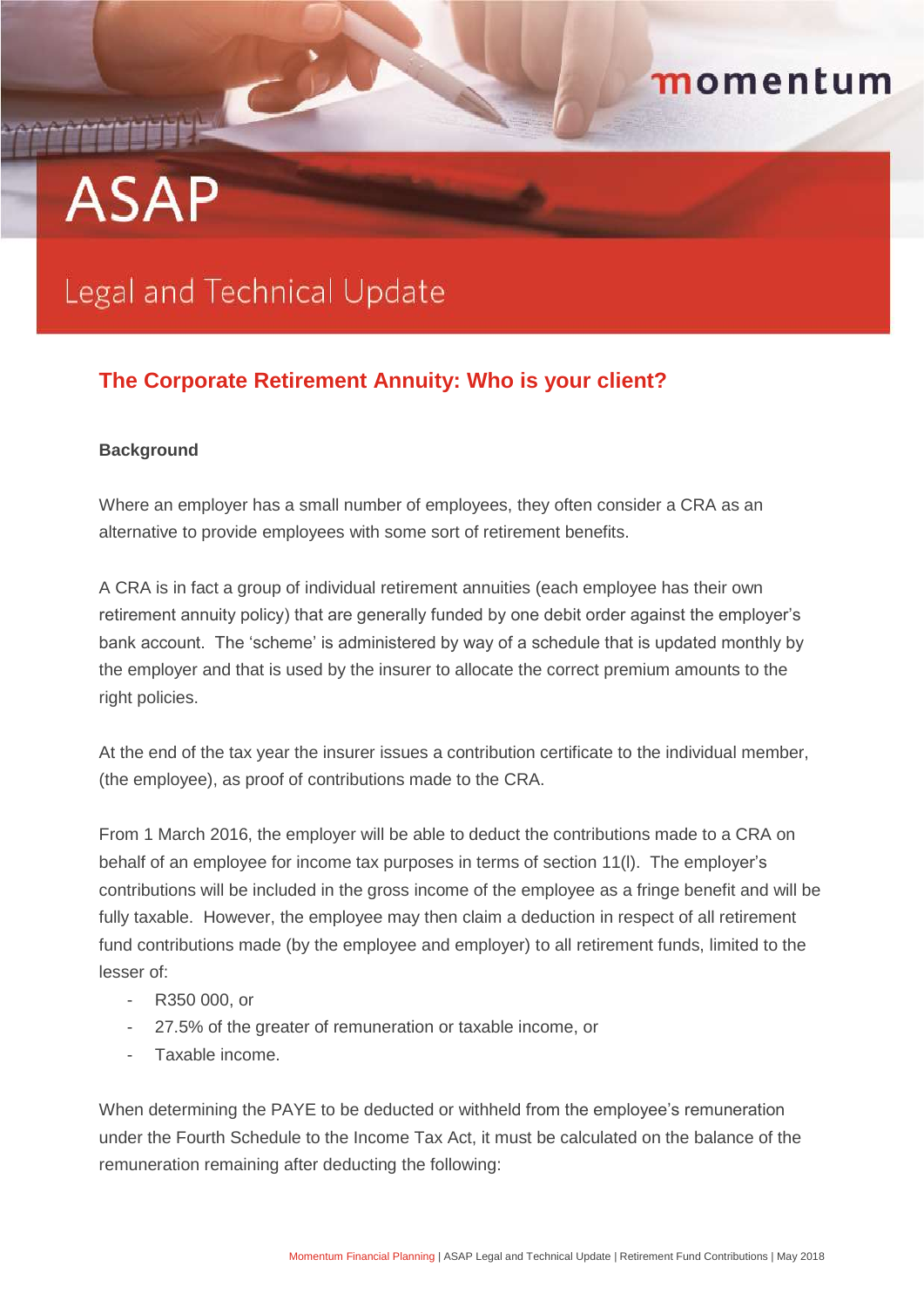- at the option of the employer, any contribution to a retirement annuity fund by the employee in respect of which proof of payment has been furnished to the employer, but limited to the deduction to which the employee is entitled to in terms of section 11(k);
- any contribution made by the employer to any retirement annuity fund for the benefit of the employee, but limited to the deduction to which the employee is entitled under section 11(k).

#### **Why is a corporate retirement annuity proposed in the first place?**

It is proposed as an alternative to an employer provided retirement fund in instances where there are small numbers of employees.

|                               | <b>CRA</b>                                                                      | Umbrella / standalone retirement          |
|-------------------------------|---------------------------------------------------------------------------------|-------------------------------------------|
|                               |                                                                                 | fund                                      |
| <b>Membership</b>             | The employer provides the employee                                              | To become a member, there must be an      |
|                               | with the opportunity to become a                                                | employment relationship. The employee     |
|                               | member. However, it is not an                                                   | does not have a choice in the matter.     |
|                               | employer fund as the employer is not                                            | Contributions to the fund are conditional |
|                               | party to the contract.                                                          | on the employer-employee relationship     |
|                               | In some instances it may be a                                                   | remaining in force.                       |
|                               | condition of employment in terms of                                             |                                           |
|                               | the employment contract.                                                        |                                           |
| <b>Contribution payment</b>   | The employer pays the contribution to the fund in terms of the employment       |                                           |
|                               | contract. The contribution can consist of an employer and/or employee           |                                           |
|                               | contribution and is reflected as either a % of the employee's salary or a fixed |                                           |
|                               | amount as per the employment contract.                                          |                                           |
| <b>Payment of costs</b>       | The contribution less costs is allocated to the employee's fund value.          |                                           |
|                               |                                                                                 |                                           |
| <b>Administrative control</b> | The employee as the member of the                                               | The trustees of the fund administer and   |
|                               | fund has control over the RA. The                                               | control the pension fund.                 |
|                               | member might be able to choose                                                  | The rules of the fund and the special     |
|                               | whether he wants to be a member, the                                            | rules applicable to the employer, where   |
|                               | size of the contributions, etc.                                                 | relevant, will define the choices         |
|                               |                                                                                 | regarding contributions as well as        |
|                               |                                                                                 | available risk benefits.                  |

#### **What are the differences between a CRA and an umbrella or standalone retirement fund?**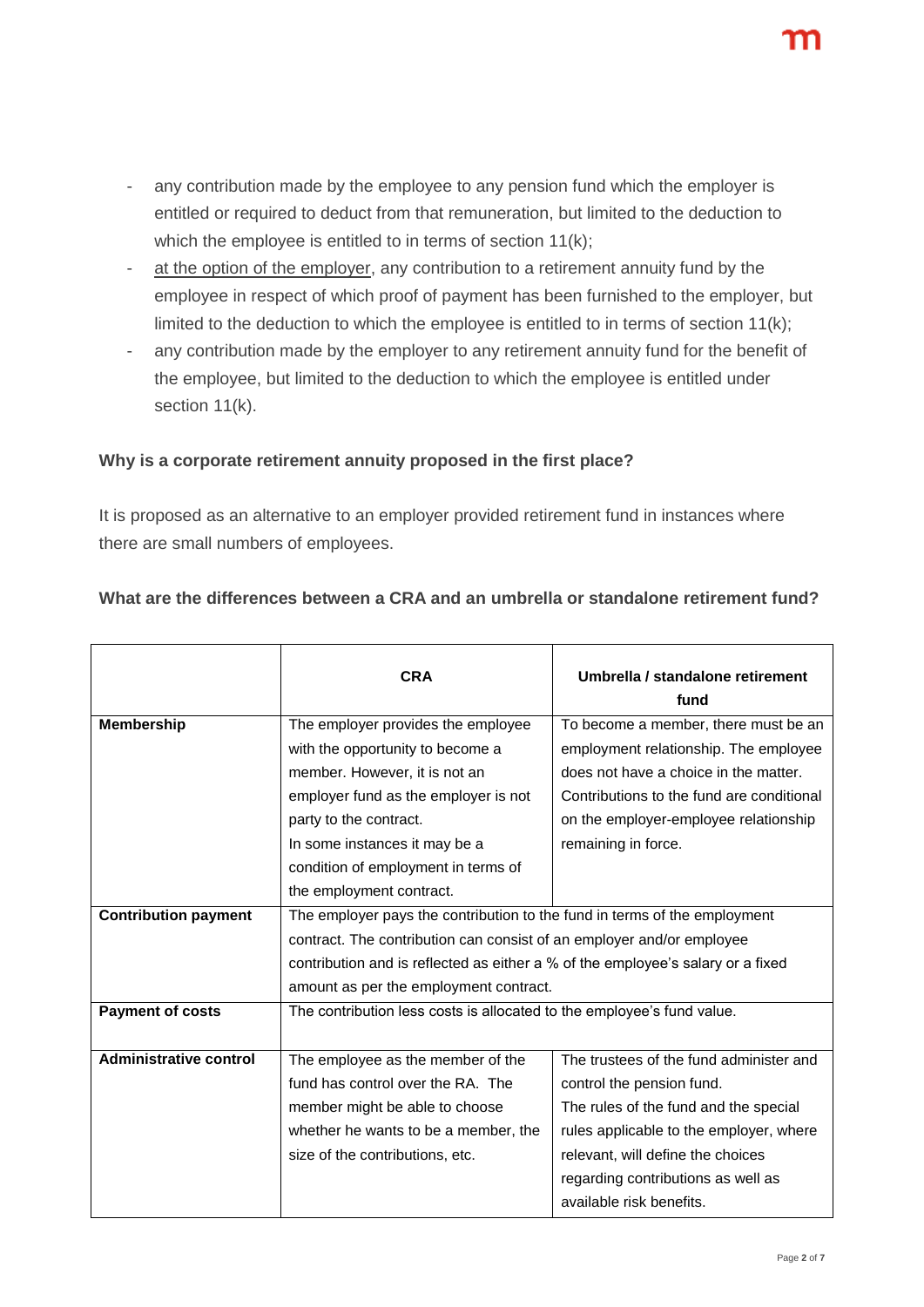| <b>Investment portfolio</b><br>The employee as the member will have the discretion to choose the investment<br>choice<br>portfolio from those made available by the fund and it is only the employee's risk<br>profile that will be relevant. |
|-----------------------------------------------------------------------------------------------------------------------------------------------------------------------------------------------------------------------------------------------|
|                                                                                                                                                                                                                                               |
|                                                                                                                                                                                                                                               |
|                                                                                                                                                                                                                                               |
| The fund will be bound by regulation 28 of the Pension Funds Act that restricts the                                                                                                                                                           |
| investment limits in respect of certain asset classes.                                                                                                                                                                                        |
| <b>Access to benefits</b><br>When employment is terminated, the<br>When employment is terminated the                                                                                                                                          |
| before retirement<br>employee retains the RA and cannot<br>employee has the following options:                                                                                                                                                |
| access the funds unless the RA is<br>Transfer the resignation benefit to                                                                                                                                                                      |
| made paid up and the surrender value<br>another approved retirement fund;                                                                                                                                                                     |
| in the registered fund is less than<br>Withdraw a lump sum, which will be<br>$\overline{\phantom{a}}$                                                                                                                                         |
| R7 000.<br>subject to income tax;                                                                                                                                                                                                             |
| If the employee's surrender value<br>A combination of the above, or<br>$\qquad \qquad \blacksquare$                                                                                                                                           |
| exceeds the R7 000 threshold, he<br>Remain a non-contributing member<br>$\overline{\phantom{a}}$                                                                                                                                              |
| of the fund.<br>cannot access his benefit before                                                                                                                                                                                              |
| reaching retirement age, which is 55                                                                                                                                                                                                          |
| years old at the earliest or if the                                                                                                                                                                                                           |
| employee becomes permanently                                                                                                                                                                                                                  |
| disabled.                                                                                                                                                                                                                                     |
| If the employee formally emigrates or                                                                                                                                                                                                         |
| where his visa expires, the benefit in                                                                                                                                                                                                        |
| the RA can be withdrawn (this only                                                                                                                                                                                                            |
| applies prior to retirement). Income                                                                                                                                                                                                          |
| tax will be payable on the withdrawal                                                                                                                                                                                                         |
| benefit.                                                                                                                                                                                                                                      |
| <b>Early termination</b><br>Early termination, meaning termination<br>Not applicable                                                                                                                                                          |
| before reaching the policy maturity<br>penalty                                                                                                                                                                                                |
| date or the employee's retirement age                                                                                                                                                                                                         |
| as specified in the RA contract, may                                                                                                                                                                                                          |
| result in an early termination penalty,                                                                                                                                                                                                       |
| which can be to the detriment of some                                                                                                                                                                                                         |
| members.                                                                                                                                                                                                                                      |
| <b>Advice</b><br>There will normally be only one financial<br>Although the scheme is normally                                                                                                                                                 |
| adviser/broker house involved to<br>linked to a financial adviser, it is                                                                                                                                                                      |
| possible to have a financial adviser per<br>provide advice to the employer. The                                                                                                                                                               |
| extent of the advice provided to<br>individual employee.                                                                                                                                                                                      |
| individual members will depend on the                                                                                                                                                                                                         |
| adviser's agreement with the employer.                                                                                                                                                                                                        |

#### **The dilemma**

Most CRAs are concluded by consultation with the employer only, as the employer decides that the CRA is better suited to the employer's circumstances (based on the advice given by the financial adviser).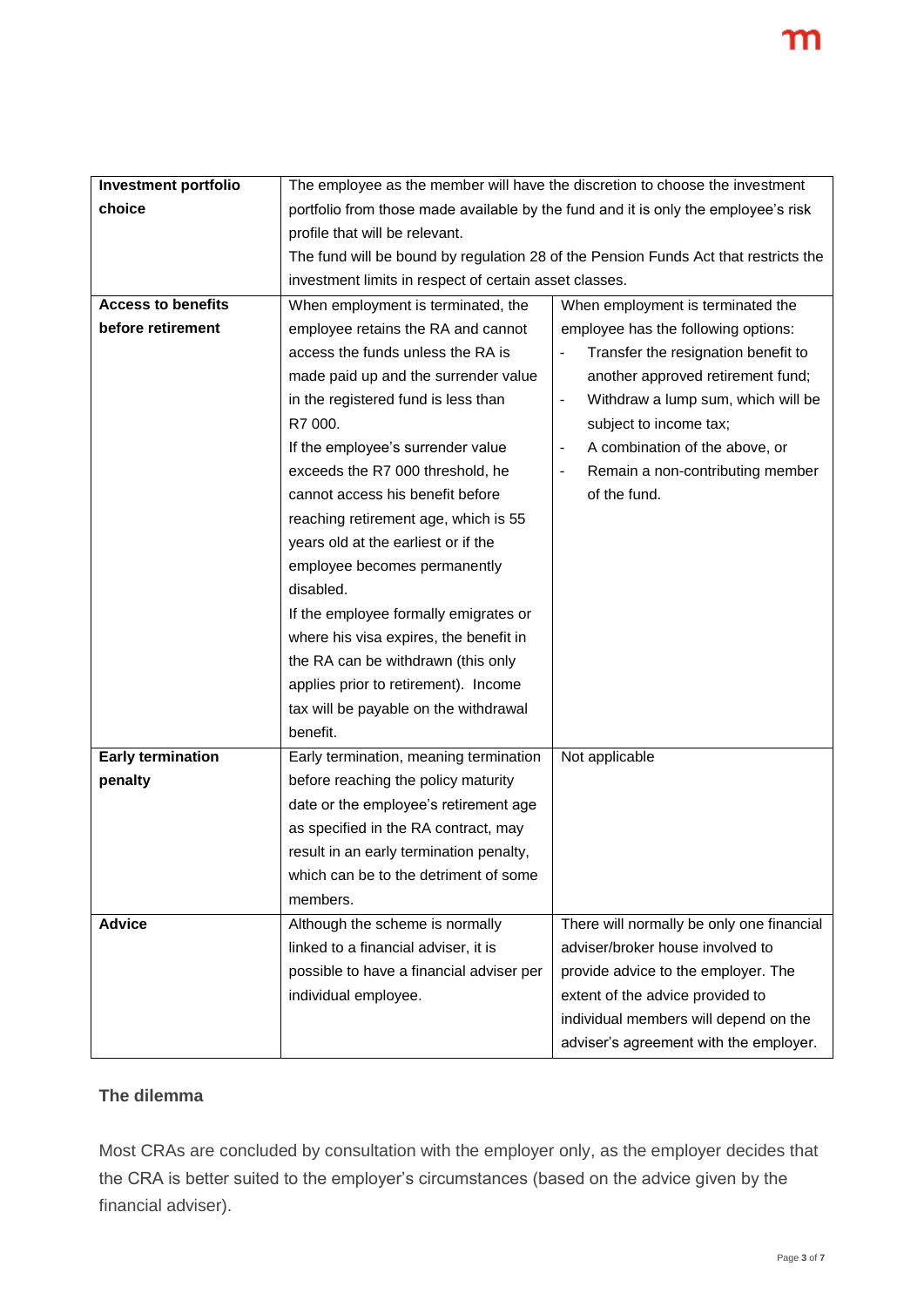Even though the employer contracts with the employee to make the membership to the CRA a condition of employment and therefore compulsory, in essence the membership to the RA is not dependent on the employer-employee relationship and may continue long after that relationship has ceased.

Therefore, although the employer made the decision regarding the type of retirement vehicle to use to provide retirement funding for its employees, the employee is in fact the person that will live with the product until retirement, and will have fewer options compared to the umbrella or standalone retirement funds.

The Financial Advisory and Intermediary Act (FAIS) places an obligation on the financial adviser to make certain disclosures to the client, to do a financial needs analysis for the client and to fulfill all other record-keeping, and other duties in respect of the client.

Therefore it is very important to determine who the client is, as referred to in FAIS to ensure that the financial adviser fulfills his legal obligations.

#### **FAIS definitions**

In a quest to determine who the client is one has to take note of the definitions contained in this Act (definitions copied from the Act).

#### **A client is defined as:**

A specific person or group of persons, excluding the general public, who is or may become the subject to whom a financial service is rendered intentionally, or is the successor in title of such person or the beneficiary of such service.

#### **Financial service is defined as:**

Any service contemplated in paragraph (a), (b) or (c) of the definition of "financial services provider", including any category of such services.

#### **Financial services provider is defined as:**

Any person, other than a representative, who as a regular feature of the business of such person:

- a) furnishes advice; or
- b) furnishes advice and renders any intermediary service; or
- c) renders an intermediary service.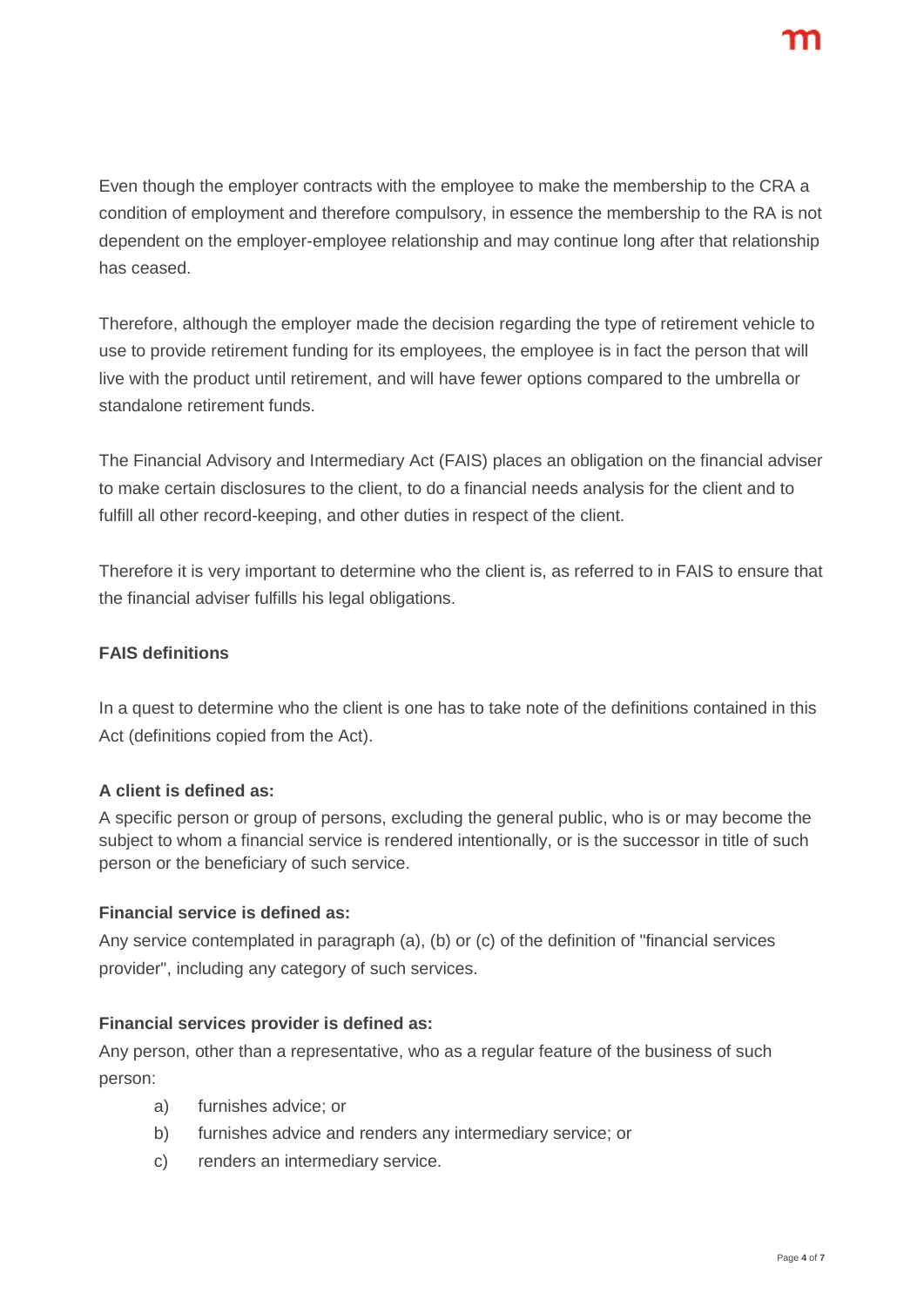#### **Advice is defined as:**

Any recommendation, guidance or proposal of a financial nature furnished, by any means or medium, to any client or group of clients -

- a) in respect of the purchase of any financial product; or
- b) in respect of the investment in any financial product; or
- c) on the conclusion of any other transaction, including a loan or cession, aimed at the incurring of any liability or the acquisition of any right or benefit in respect of any financial product; or
- d) on the variation of any term or condition applying to a financial product, on the replacement of any such product, or on the termination of any purchase of or investment in any such product, and irrespective of whether or not such advice:
	- i) is furnished in the course of or incidental to financial planning in connection with the affairs of the client; or
	- ii) results in any such purchase, investment, transaction, variation, replacement or termination, as the case may be, being effected.

#### **Intermediary service is defined as:**

Any act other than the furnishing of advice, performed by a person for or on behalf of a client or product supplier –

- a) the result of which is that a client may enter into, offers to enter into or enters into any transaction in respect of a financial product with a product supplier; or
- b) with a view to
	- i) buying, selling or otherwise dealing in (whether on a discretionary or nondiscretionary basis), managing, administering, keeping in safe custody, maintaining or servicing a financial product purchased by a client from a product supplier or in which the client has invested;
	- ii) collecting or accounting for premiums or other moneys payable by the client to a product supplier in respect of a financial product; or
	- iii) receiving, submitting or processing the claims of a client against a product supplier.

#### **Who is the client?**

Without going into an academic discussion on each definition and the relevance of it, it is clear from the definitions that both the employer and the employee will be the client in terms of FAIS and therefore all the necessary steps and disclosures should be made to both the employer and employee.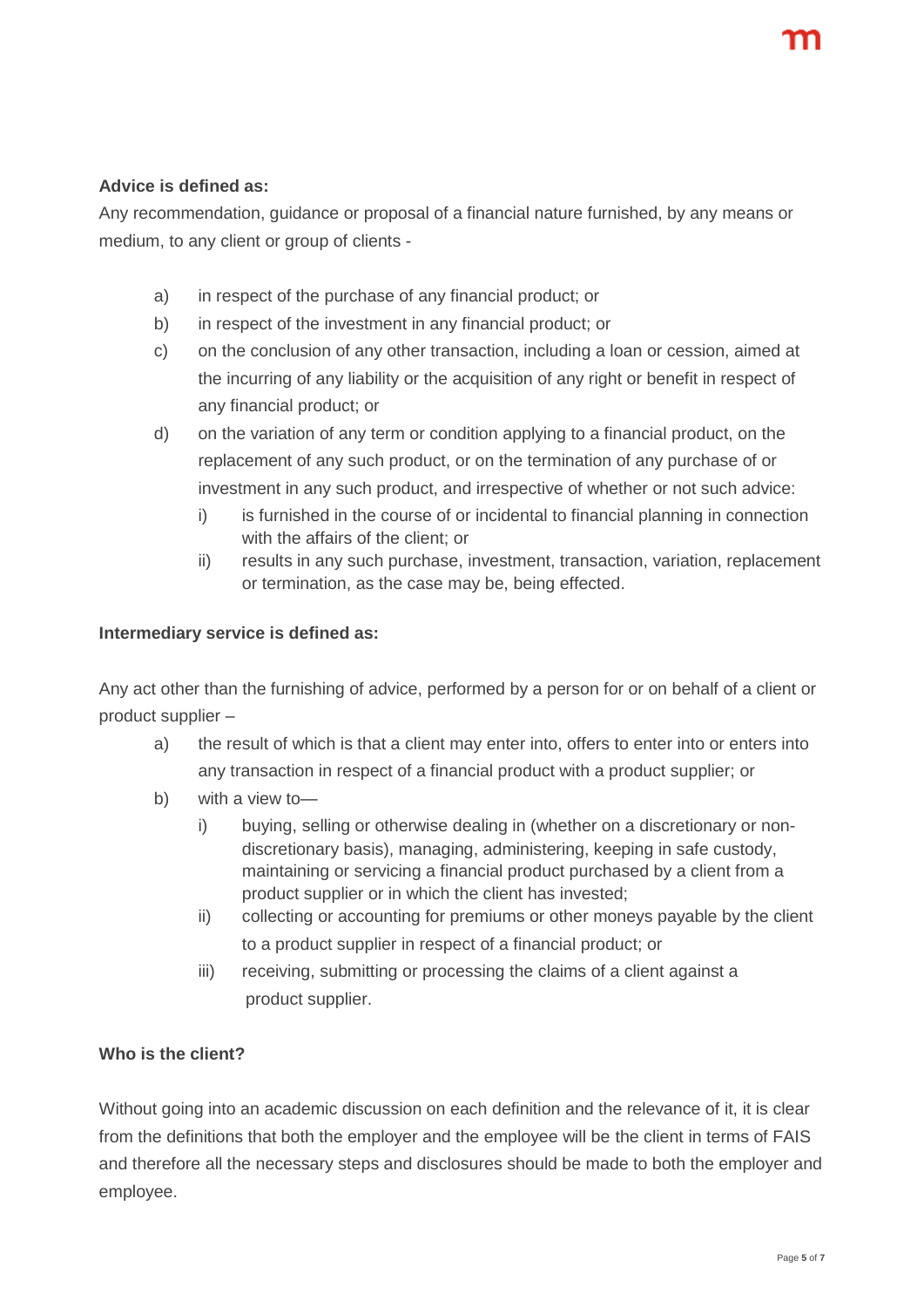Once the employer-employee relationship terminates, the financial adviser's relationship will continue with the employee in respect of that RA – unless the employee consciously changes the financial adviser on the product, in which case future advice will then rest with that adviser.

#### **Other factors to consider:**

When proposing the CRA to an employer, it is important that both the employer and employee understand the legal nature of the retirement vehicle.

Firstly, the employment contract should deal with the compulsory nature of membership to the CRA.

At the same time, both the employer and employee should understand that the RA's policy contract and fund rules will govern the relationship between the fund and the employee/member. The employer is not a party to that relationship, other than facilitating payment of the contributions in terms of the employment contract.

It is imperative that the legal structure of the RA fund, as well as the rules of the fund that govern the relationship between the member and the fund, are brought to the attention of the member. The member should be made aware of how the fund operates and what his rights and obligations are. In particular, he should understand that benefits can only be accessed in certain instances.

Since the RA contract is issued in the name of the individual member and not the employer, the commission arrangement is entered into between the member and the financial adviser. The fact that the employer has agreed to facilitate the arrangement, does not entitle the employer to unilaterally decide on the commission payable to the adviser, as it is deducted from the member's fund credit and will affect the total cost structure of the RA. The commission must at least be disclosed to the contract owner i.e. the member.

It is also important that there is some process followed when doing the investment portfolio selection for the member as the member's risk profile, investment objectives, overall retirement plan, etc, will impact the decision and the financial adviser should guide the client in making this decision.